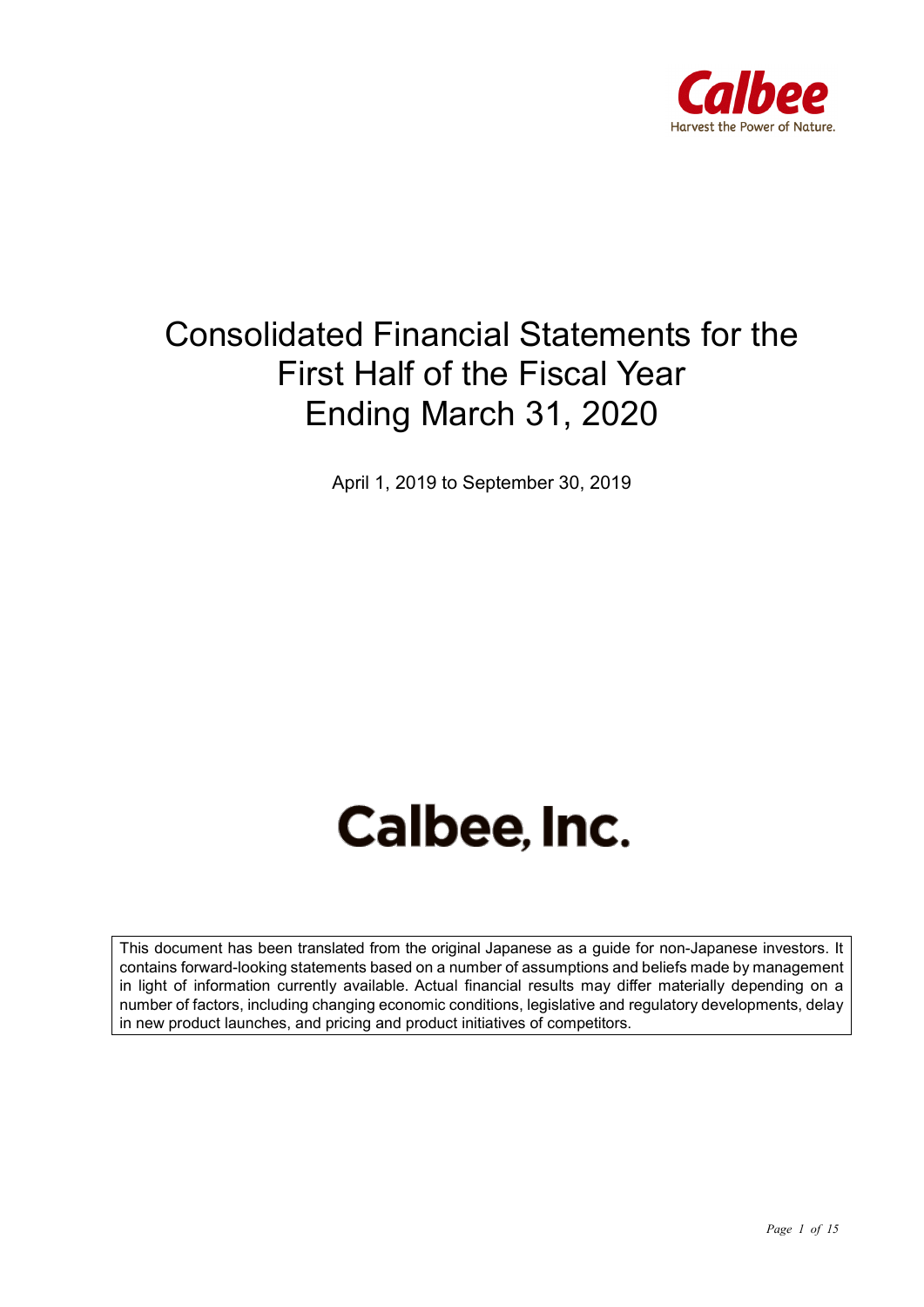#### **SUMMARY OF FINANCIAL STATEMENTS (consolidated)**

First Half Results for the Fiscal Year Ending March 31, 2020

#### **Calbee, Inc. October 29, 2019**

Stock exchange listings: Tokyo 1<sup>st</sup> section, code number 2229 Contact: Koichi Kikuchi

URL: https://www.calbee.com Senior Managing Director

Telephone: +81-3-5220-6222

Representative: Shuji Ito, President & CEO, Representative Director Scheduled date for submission of the first half financial report: November 11, 2019 Scheduled date for distribution of dividends: --

Availability of supplementary explanatory material for the first half results: Available Quarterly results presentation meeting: Yes (for institutional investors and analysts)

#### **1) Consolidated results for the first six months (April 1, 2019 to September 30, 2019) of the fiscal year ending March 31, 2020**

(1) Consolidated Operating Results *Millions of yen, rounded down*

| <u>(1) Consolidated Operating Results</u> | <u>Millions</u> of year, rounded down |          |                    |          |
|-------------------------------------------|---------------------------------------|----------|--------------------|----------|
|                                           | Six months ended                      |          | Six months ended   |          |
|                                           | September 30, 2018                    |          | September 30, 2019 |          |
|                                           |                                       | % change |                    | % change |
|                                           | 121.067                               | 1.9      | 125.246            | 3.5      |
|                                           | 11.740                                | 13.6     | 13.258             | 12.9     |
|                                           | 12.560                                | 19.0     | 12.819             | 2.1      |
| Profit attributable to owners of parent   | 9.628                                 | 36.7     | 8.820              | (8.4)    |
|                                           | 72.06                                 |          | 65.99              |          |
| Earnings per share (diluted) (¥)          | 72.03                                 |          | 65.98              |          |

Notes: 1. The percentages shown above are a comparison with the same period in the previous fiscal year.

2. Comprehensive income: Six months ended September 30, 2019: ¥7,481 million (-29.2%)

Six months ended September 30, 2018: ¥10,563 million (45.1%)

(2) Consolidated Financial Position *Millions of yen, rounded down*

| $(-)$ concentration . manifest . contor.                                                                                                                                                                                         | <u><i>Millions</i></u> of you, redriged down |                          |  |
|----------------------------------------------------------------------------------------------------------------------------------------------------------------------------------------------------------------------------------|----------------------------------------------|--------------------------|--|
|                                                                                                                                                                                                                                  | As of March 31, 2019                         | As of September 30, 2019 |  |
|                                                                                                                                                                                                                                  | 202.750                                      | 204.449                  |  |
| Net assets                                                                                                                                                                                                                       | 160.490                                      | 161.903                  |  |
| Shareholders' equity/total assets (%)                                                                                                                                                                                            | 75.9                                         | 75.9                     |  |
| $\alpha$ iii ii a fo ii aa aala Witter and the second the second terms of the second terms of the second terms of the second terms of the second terms of the second terms of the second terms of the second terms of the second |                                              |                          |  |

Shareholders' equity: As of September 30, 2019: ¥155,264 million As of March 31, 2019: ¥153,931 million

#### **2) Dividends**

|                | Yen                       |
|----------------|---------------------------|
| FY ended       | FY ending                 |
| March 31, 2019 | March 31, 2020 (forecast) |
| 0.00           | 0.00                      |
| 48.00          | 50.00                     |
| 48.00          | 50.00                     |

Note: Changes from the most recently announced dividend forecast: None

#### **3) Consolidated forecasts for the fiscal year ending March 31, 2020 (April 1, 2019 to March 31, 2020)**

|                                         |         | Millions of ven |
|-----------------------------------------|---------|-----------------|
|                                         |         | % change        |
|                                         | 258,000 | 3.8             |
|                                         | 27,000  | 0.1             |
|                                         | 26,500  | (3.4)           |
| Profit attributable to owners of parent | 17.500  | (9.9)           |
|                                         | 130.91  |                 |

Notes: 1. The percentages shown above are a comparison with the same period in the previous fiscal year.

2. Changes from the most recently announced results forecast: None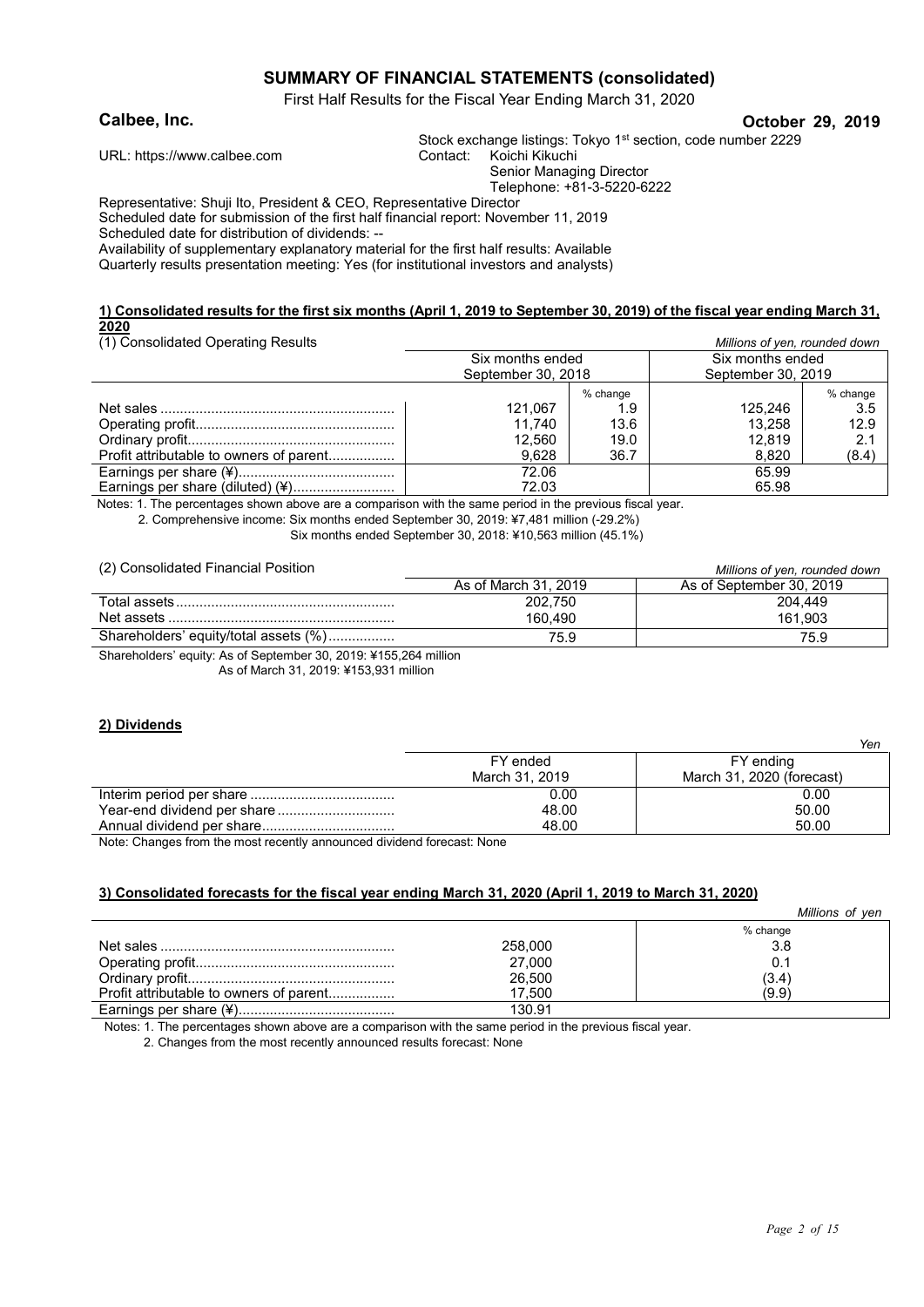#### **Notes**

- (1) Transfers of important subsidiaries during the period (transfers of specified subsidiaries resulting in changes in the scope of consolidation): None
- (2) Use of special accounting procedures: None
- (3) Changes in accounting policy, changes in accounting estimates, and restatements:
	- 1. Changes in accounting policies following revisions of accounting standards: None
	- 2. Changes in accounting policies other than 1: None
	- 3. Changes in accounting estimates: None
	- 4. Restatements: None
- (4) Number of outstanding shares (common stock)

|    |                                                             | As of March 31, 2019:                | As of September 30, 2019:            |
|----|-------------------------------------------------------------|--------------------------------------|--------------------------------------|
|    | Number of outstanding shares<br>(including treasury shares) | 133,921,800 shares                   | 133,929,800 shares                   |
| 2. | Number of treasury shares                                   | 267,747 shares                       | 254,472 shares                       |
|    |                                                             | Six months to September 30,<br>2018: | Six months to September 30,<br>2019: |
|    | Average number of shares during the period                  | 133,622,795 shares                   | 133,663,156 shares                   |

Note: Regarding Calbee stock held in trust as treasury stock within shareholders' equity, the number of treasury shares includes 253,590 of these shares as of September 30, 2019 and 266,915 of these shares as of March 31, 2019, and the average number of shares excludes 262,328 treasury shares in the six months to September 30, 2019, and 281,416 treasury shares in the six months to September 30, 2018.

#### **Financial Statements are not subject to audit by a certified public accountant or audit firm**

## **Appropriate use of financial forecasts and other items**<br>1. Forecasts, etc., recorded in this document insture formula

- 1. Forecasts, etc., recorded in this document include forward-looking statements that are based on management's estimates, assumptions and projections at the time of publication. A number of factors could cause actual results to differ materially from expectations. For details of forecasts, please see Page 8, 1. Operating results (3) Consolidated forecasts for the fiscal year ending March 31, 2020.
- 2. The earnings per share forecast for the fiscal year ending March 31, 2020 is calculated using 133,675,328 shares as the expected average number of shares for the period.
- 3. Calbee, Inc. has scheduled a financial results briefing for institutional investors and analysts for October 29, 2019. A video recording of the conference will be made available on our Japanese website after the conference.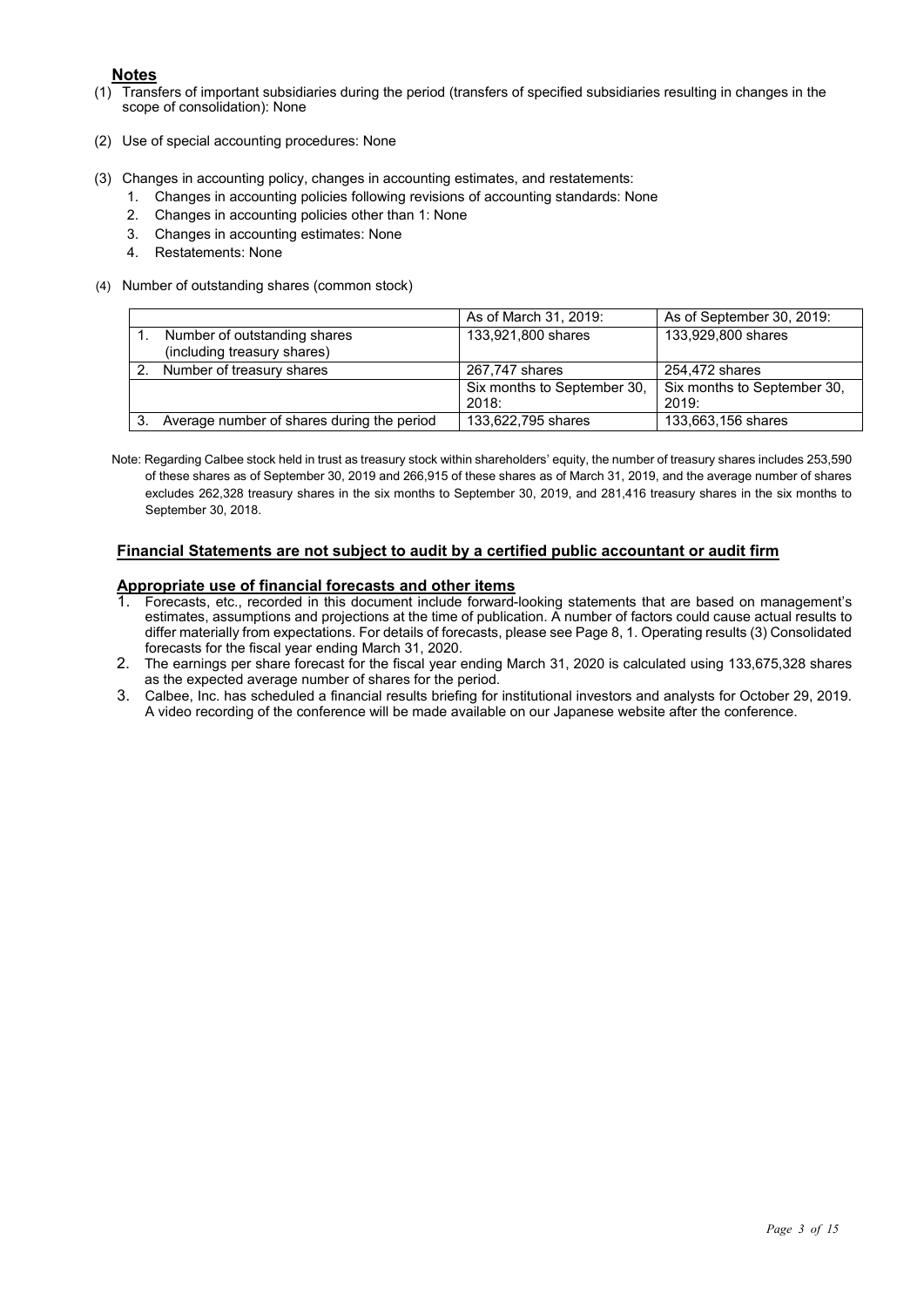#### **Contents**

| 1. Operating results                               | 5  |
|----------------------------------------------------|----|
|                                                    | 5  |
|                                                    | 8  |
|                                                    | 8  |
| 2. Consolidated financial statements and key notes | 9  |
|                                                    | 9  |
|                                                    | 11 |
|                                                    | 13 |
|                                                    | 15 |
|                                                    | 15 |
|                                                    | 15 |
|                                                    | 15 |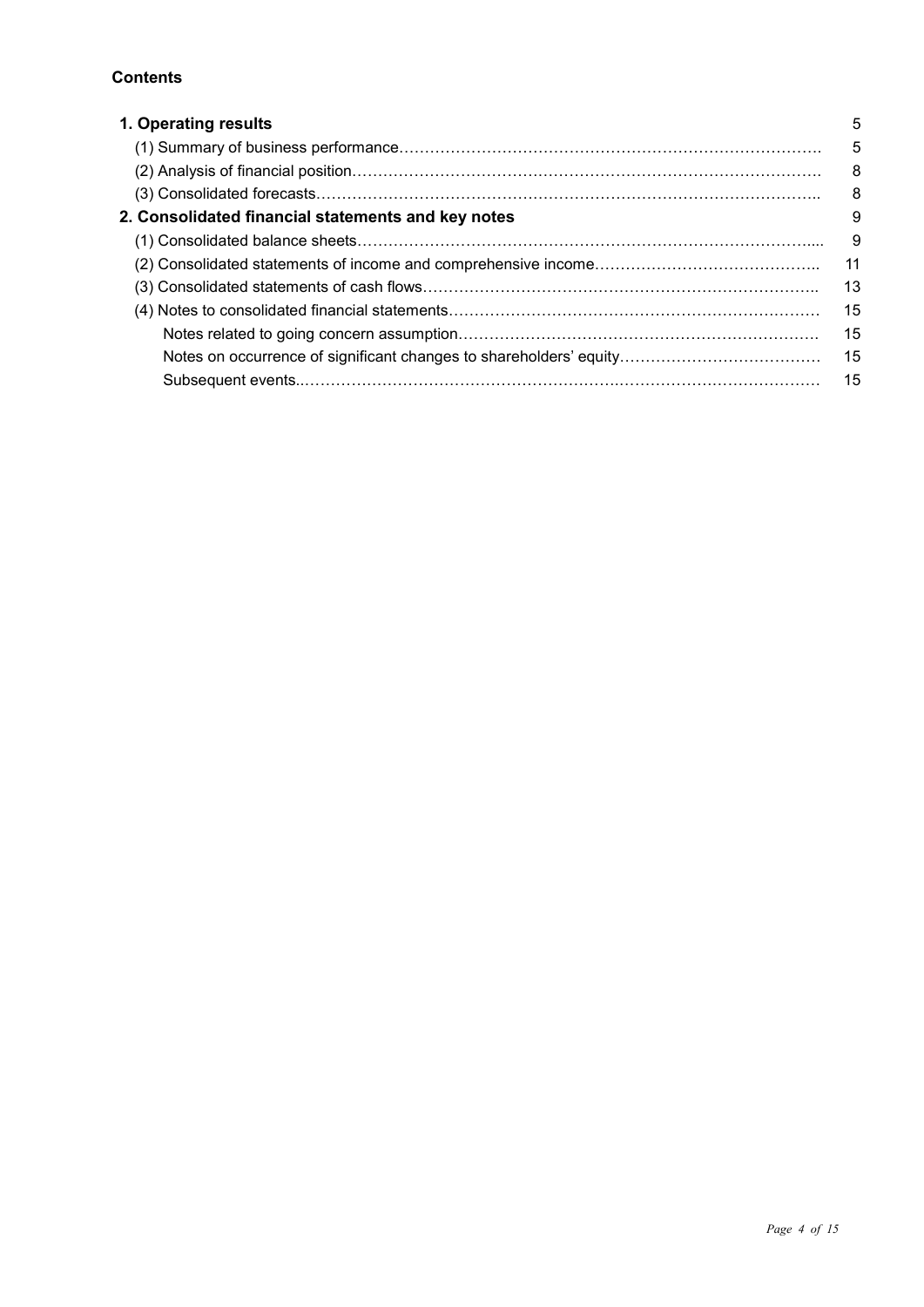#### **1. Operating results**

#### **(1) Summary of business performance**

(All comparisons are with the same period of the previous fiscal year, unless stated otherwise.)

Net sales during the six-month period of the fiscal year ending March 31, 2020 (April 1, 2019 to September 30, 2019) increased 3.5% to ¥125,246 million, mainly due to the expansion of overseas businesses. In the overseas business, sales increased due to the business acquisition in the UK in October 2018, in addition, sales grew in Greater China where we conducted proactive sales promotional activities for *Frugra*, and in Indonesia where new potato chips and other products were launched. In the domestic business in this fiscal year, when price hike and content standard revisions of some snack products were implemented, the sales of domestic snack foods increased due to an increase in demand for products not subject to price hike, despite sales of products subject to price hike declined.

Operating profit increased 12.9% to ¥13,258 million, and the operating margin was 10.6%, an improvement of 0.9 percentage points. In the domestic business, despite rises in logistics and packaging costs, costs of sales, which deteriorated to increased volume campaign of *Potato Chips* in the same period of the previous fiscal year, improved. In the overseas business, mainly sales growth in the UK and the liquidation of the consolidated subsidiary in Taiwan contributed to increased profit. Ordinary profit increased 2.1% to ¥12,819 million including foreign exchange loss of ¥544 million. Profit attributable to owners of parent decreased 8.4% to ¥8,820 million, due to an absence of ¥2,378 million gain on sales of shares of consolidated subsidiaries and associates under extraordinary income in the same period of the previous fiscal year.

|                |                               |       |                                |       |                  | Millions of yen, rounded down  |
|----------------|-------------------------------|-------|--------------------------------|-------|------------------|--------------------------------|
|                | H1 FY ended<br>March 31, 2019 |       | H1 FY ending<br>March 31, 2020 |       | Growth in<br>yen | Growth on<br>local<br>currency |
|                | Amount                        | %     | Amount                         | %     |                  | basis                          |
| Domestic sales | 102,586                       | 84.7  | 103,121                        | 82.3  | $+0.5%$          | $+0.5%$                        |
| Overseas sales | 18,480                        | 15.3  | 22,124                         | 17.7  | $+19.7%$         | $+23.3%$                       |
| Total          | 121,067                       | 100.0 | 125,246                        | 100.0 | $+3.5%$          | $+4.0%$                        |

Results by business are as follows.

| <i>IVIIIIIOHO OI yon, roanaca aomin</i> |                                     |                         |              |                |  |
|-----------------------------------------|-------------------------------------|-------------------------|--------------|----------------|--|
| Sales                                   |                                     | H <sub>1</sub> FY ended | H1 FY ending |                |  |
|                                         |                                     | March 31, 2019          |              | March 31, 2020 |  |
|                                         |                                     | Amount                  | Amount       | Growth (%)     |  |
|                                         | 1) Production and sale of snack and | 119,627                 | 124,566      |                |  |
|                                         | other foods business                |                         |              | $+4.1$         |  |
|                                         | Domestic production and sale of     | 101,146                 | 102,442      | $+1.3$         |  |
|                                         | snack and other foods business      |                         |              |                |  |
|                                         | Domestic snack foods                | 88,192                  | 89,229       | $+1.2$         |  |
|                                         | Domestic cereals                    | 12,408                  | 12,599       | $+1.5$         |  |
|                                         | Other domestic foods                | 546                     | 613          | $+12.3$        |  |
|                                         | Overseas production and sale of     |                         |              | $+19.7$        |  |
|                                         | snack and other foods business      | 18,480                  | 22,124       |                |  |
|                                         | Overseas snack foods                | 16,299                  | 18,858       | $+15.7$        |  |
|                                         | Overseas cereals                    | 2,181                   | 3,265        | $+49.7$        |  |
|                                         | 2) Other businesses                 | 1,439                   | 679          | $-52.8$        |  |
| Total                                   |                                     | 121,067                 | 125,246      | $+3.5$         |  |

*Millions of yen, rounded down*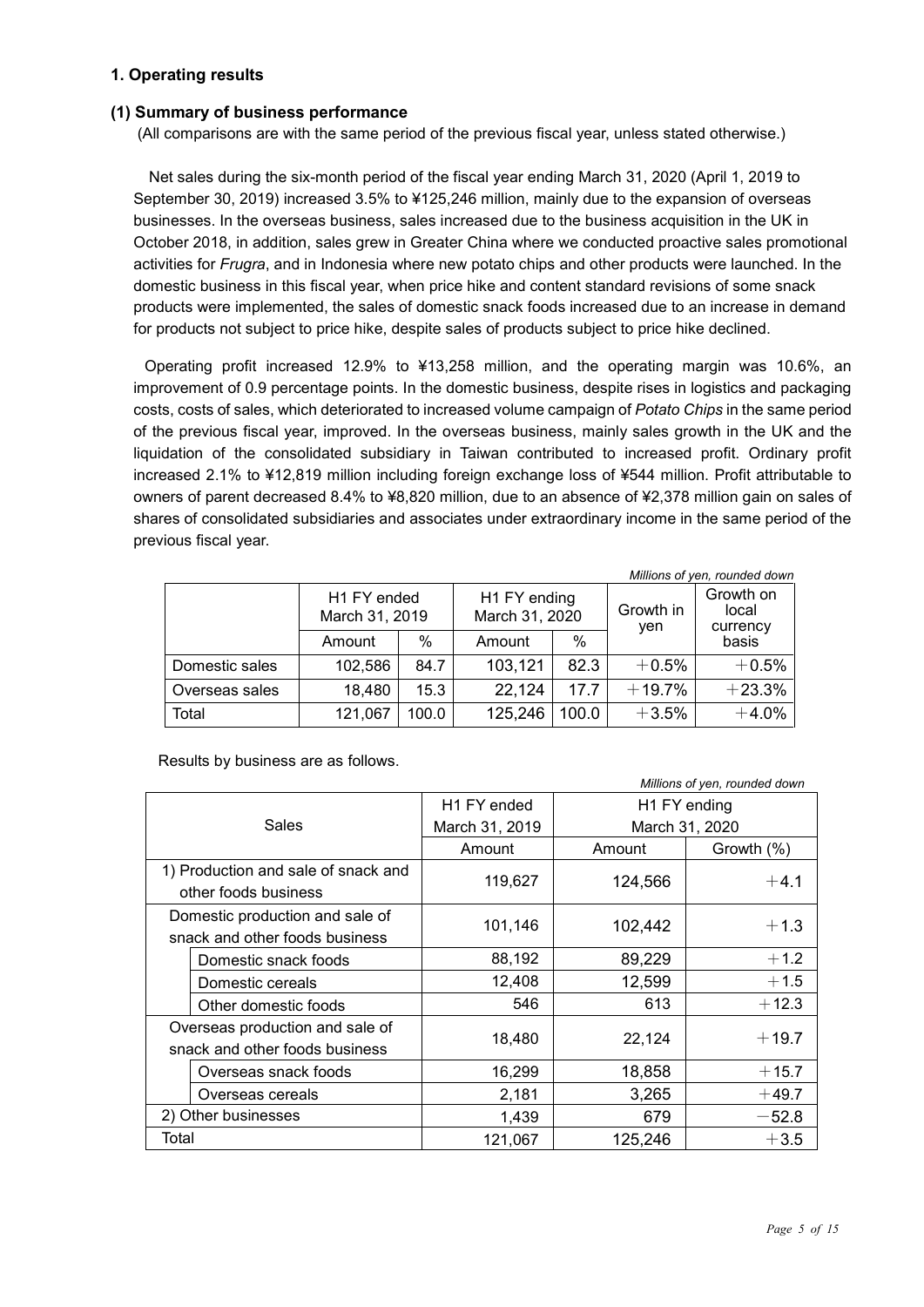#### 1) Production and sale of snack and other foods business

Domestic production and sale of snack and other foods business

・Domestic snack foods:

.

Sales of domestic snacks increased year on year. Potato Chips, despite the impact of price hike, were strong, contributed to the increase in sales of potato-based snacks due to strong sales of products not subject to price hike. In addition, sales of flour-based snacks increased due to growth in sales of *Kappa Ebisen* and *Sapporo Potato, etc*.

*Millions of yen, rounded down* Sales H1 FY ended March 31, 2019 H1 FY ending March 31, 2020 Amount | Amount | Growth (%) Potato-based snacks  $| 64,604 | 64,904 | +0.5$ **Potato Chips**  $\begin{array}{|c|c|c|c|c|} \hline \text{Potato Chips} & \text{39.967} & \text{40.375} & \text{+1.0} \ \hline \end{array}$ *Jagarico* 18,755 18,604 -0.8 *Jagabee/ Jaga Pokkuru* | 5,881 | 5,924 | +0.7 Flour-based snacks  $\vert$  10,259  $\vert$  10,795 +5.2 **Kappa Ebisen** 1 4,639 4,950 4,950 +6.7 **Sapporo Potato, etc.**  $\begin{vmatrix} 1 & 5,619 & 5,845 \end{vmatrix}$  +4.0 Corn- and bean-based snacks  $\begin{vmatrix} 7,907 & 7,829 \end{vmatrix}$  7.829  $-1.0$ Other snacks 5,420 5,700 +5.2 Domestic snack foods total  $\begin{array}{ccc} 88,192 & 89,229 & +1.2 \end{array}$ 

Sales of domestic snack foods by product are as follows.

- Sales of potato-based snacks increased year on year. Sales of products not subject to price hike including *Potato Chips Giza-Giza* and other products expanded, despite declined sales of regular items including *Usu-Shio-Aji* causing an effect of price hike in this period. Sales of *Jagarico* regular items expanded, otherwise *Tomorico* and *Edamarico,* which were launched nationwide in the same period of the previous fiscal year, declined. In the *Jagabee/Jaga Pokkuru* sales, sales of *Jaga Pokkuru* expanded although *Jagabee* sales continued weak.
- Sales of flour-based snacks increased year on year. Both sales of *Kappa Ebisen* with strong demand and *Sapporo Potato* that reflected the effects of collaborative products increased.
- Sales of corn- and bean-based snacks decreased year on year due to the impact of the termination of the licensing agreement for Garrett Popcorn Shops.
- Sales of other snacks increased year on year due to an increase in sales of the individual portion snacks *miino*.

#### ・Domestic cereals:

Sales of domestic cereals increased year on year. Despite of decreased sales of the *Frugra* regular items and other products, sales of *Frugra Less Carbohydrates* increased as well as the new bland *Granola+* (*Granola Plus*), which specializes in nutritional supplements launched in this period, contributed to sales. As a result, domestic consumption was almost flat year on year. Demand from retail stores in Greater China increased.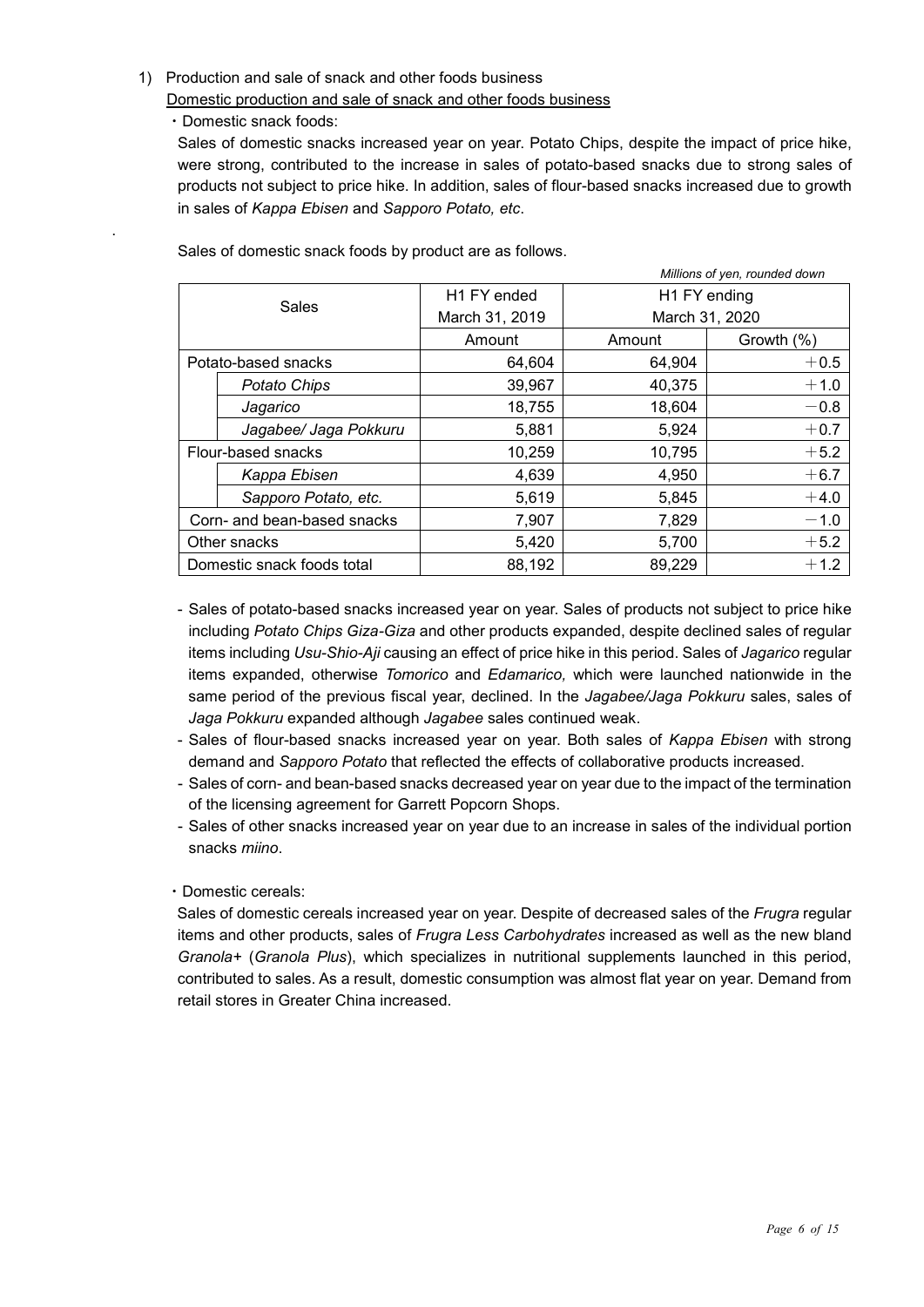#### Overseas production and sale of snack and other foods business

Sales of overseas production and sale of snack and other foods business by region are as follows.

*Millions of yen, rounded down*

| <b><i>IVIIIIIUIIS UI YEII, IUUIIUEU UUWII</i></b>                       |                |              |                |  |
|-------------------------------------------------------------------------|----------------|--------------|----------------|--|
| <b>Sales</b>                                                            | H1 FY ended    | H1 FY ending |                |  |
|                                                                         | March 31, 2019 |              | March 31, 2020 |  |
|                                                                         | Amount         | Amount       | Growth (%)     |  |
| North America                                                           | 5,178          | 4,884        | $-5.7$         |  |
| Greater China*                                                          | 5,177          | 6,131        | $+18.4$        |  |
| United Kingdom                                                          | 827            | 2,931        | $+254.4$       |  |
| Indonesia                                                               | 1,855          | 2,435        | $+31.3$        |  |
| Other regions**                                                         | 5,441          | 5,741        | $+5.5$         |  |
| Overseas production and sale of<br>snack and other foods business total | 18,480         | 22,124       | $+19.7$        |  |

\*Greater China: China, Taiwan and Hong Kong

\*\*Other regions: Korea, Thailand, Singapore, Philippines and Australia

- In North America, sales decreased year on year due to sluggish demand for *Harvest Snaps*, despite of an increase in sales of *Harvest Snaps* made using organic beans due to strength sales promotional activities.
- In Greater China, sales increased year on year due to an increase in sales of cereals *Frugra* through e-commerce.
- Sales in the UK increased significantly year on year supported by business acquisition of Seabrook Crisps Limited (engaged in manufacture and sales of potato chips) in October 2018.
- Sales in Indonesia increased significantly year on year due to increased sales of the existing potato chips *Potabee* and the contributions in sales of *Japota,* a new flat-type potato chips.
- Sales in the other regions increased year on year mainly due to sales expansion of a bean-based snacks *Harvest Snaps* in Australia.

#### 2) Other businesses

Other businesses include logistics and promotional tool sales. Sales decreased significantly year on year due to the transfer of all shares of consolidated subsidiary engaged in the promotional tools business in September 2018.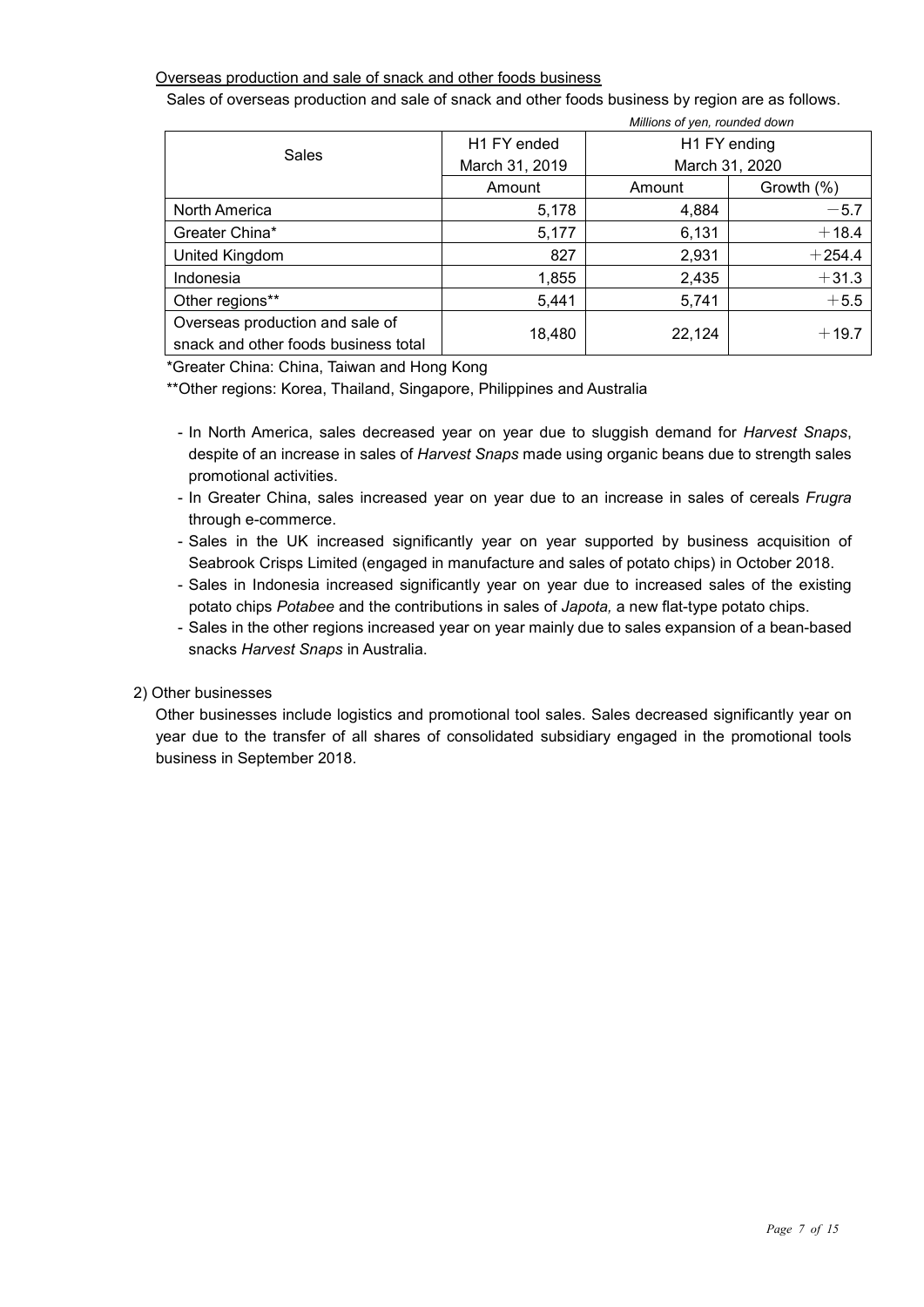#### **(2) Analysis of financial position**

(All comparisons are with the end of the previous fiscal year, unless stated otherwise.)

#### 1. Overview of assets, liabilities and net assets

Total assets as of September 30, 2019 were ¥204,449 million, an increase of ¥1,698 million. The primary factors contributing to this outcome were increases in cash and deposits and securities. Liabilities increased ¥285 million to ¥42,546 million due to increases in notes and accounts payable-trade. Net assets increased ¥1,412 million to ¥161,903 million due to an increase in retained earnings. The shareholders' equity ratio was 75.9%, same as at the end of the previous fiscal year.

#### 2. Overview of cash flows

Cash and cash equivalents as of September 30, 2019 were ¥43,579 million, ¥8,153 million higher than at the end of the previous fiscal year.

#### Cash flows from operating activities

Operating activities during the period resulted in net cash inflow of ¥25,154 million, an increase in cash inflow of ¥12,870 million, primarily due to a decrease in trade receivables.

#### Cash flows from investing activities

Investing activities during the period resulted in a net cash outflow of ¥10,567 million, a decrease in cash outflow of ¥4,032 million, primarily due to an increase in inflow from the redemption of securities.

#### Cash flows from financing activities

Financing activities during the period resulted in a net cash outflow of ¥6,125 million, an increase in cash outflow of ¥4,703 million, primarily due to a decrease in inflow from short-term loans borrowings.

#### **(3) Consolidated forecasts**

There are no changes to the consolidated full-year forecasts for the fiscal year ending March 31, 2020 issued on May 14, 2019.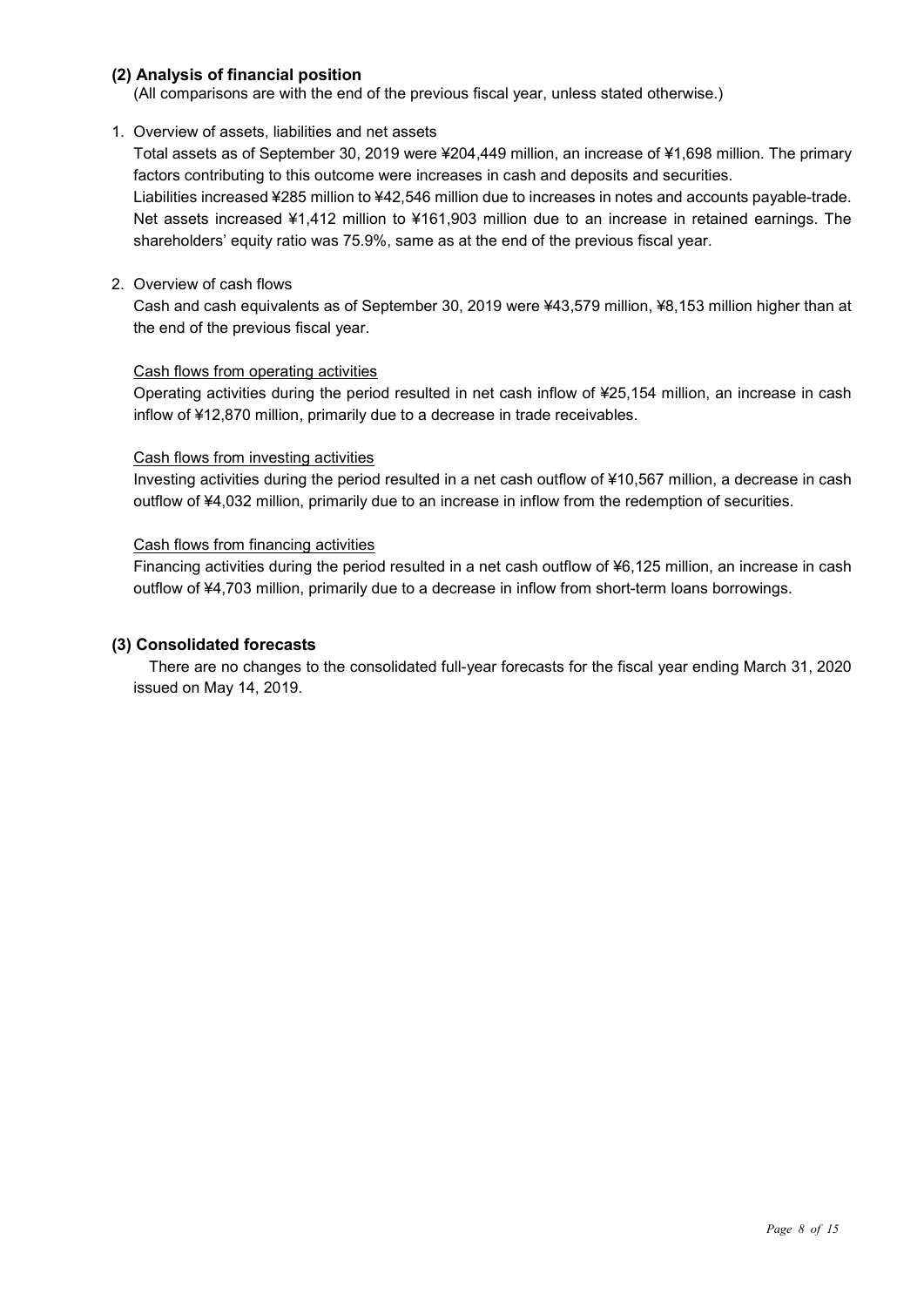#### **2. Consolidated financial statements and key notes**

### **(1) Consolidated balance sheets**

|                                        |                      | Millions of yen, rounded down |
|----------------------------------------|----------------------|-------------------------------|
|                                        | As of March 31, 2019 | As of September 30, 2019      |
| Assets                                 |                      |                               |
| <b>Current assets</b>                  |                      |                               |
| Cash and deposits                      | 12,992               | 22,852                        |
| Notes and accounts receivable - trade  | 39,736               | 27,431                        |
| <b>Securities</b>                      | 42,760               | 47,616                        |
| Inventories                            | 11,309               | 13,472                        |
| Other                                  | 5,067                | 4,117                         |
| Allowance for doubtful accounts        | (8)                  | (0)                           |
| Total current assets                   | 111,858              | 115,491                       |
| Non-current assets                     |                      |                               |
| Property, plant and equipment          |                      |                               |
| Buildings and structures, net          | 28,883               | 28,332                        |
| Machinery, equipment and vehicles, net | 29,811               | 29,278                        |
| Land                                   | 11,391               | 11,347                        |
| Construction in progress               | 1,224                | 2,088                         |
| Other, net                             | 1,240                | 1,169                         |
| Total property, plant and equipment    | 72,552               | 72,216                        |
| Intangible assets                      |                      |                               |
| Goodwill                               | 5,688                | 4,892                         |
| Other                                  | 2,016                | 1,912                         |
| Total intangible assets                | 7,704                | 6,805                         |
| Investments and other assets           |                      |                               |
| Investments and other assets, gross    | 10,693               | 9,995                         |
| Allowance for doubtful accounts        | (59)                 | (60)                          |
| Total investments and other assets     | 10,634               | 9,935                         |
| Total non-current assets               | 90,891               | 88,957                        |
| <b>Total assets</b>                    | 202,750              | 204,449                       |

*Millions of yen, rounded down*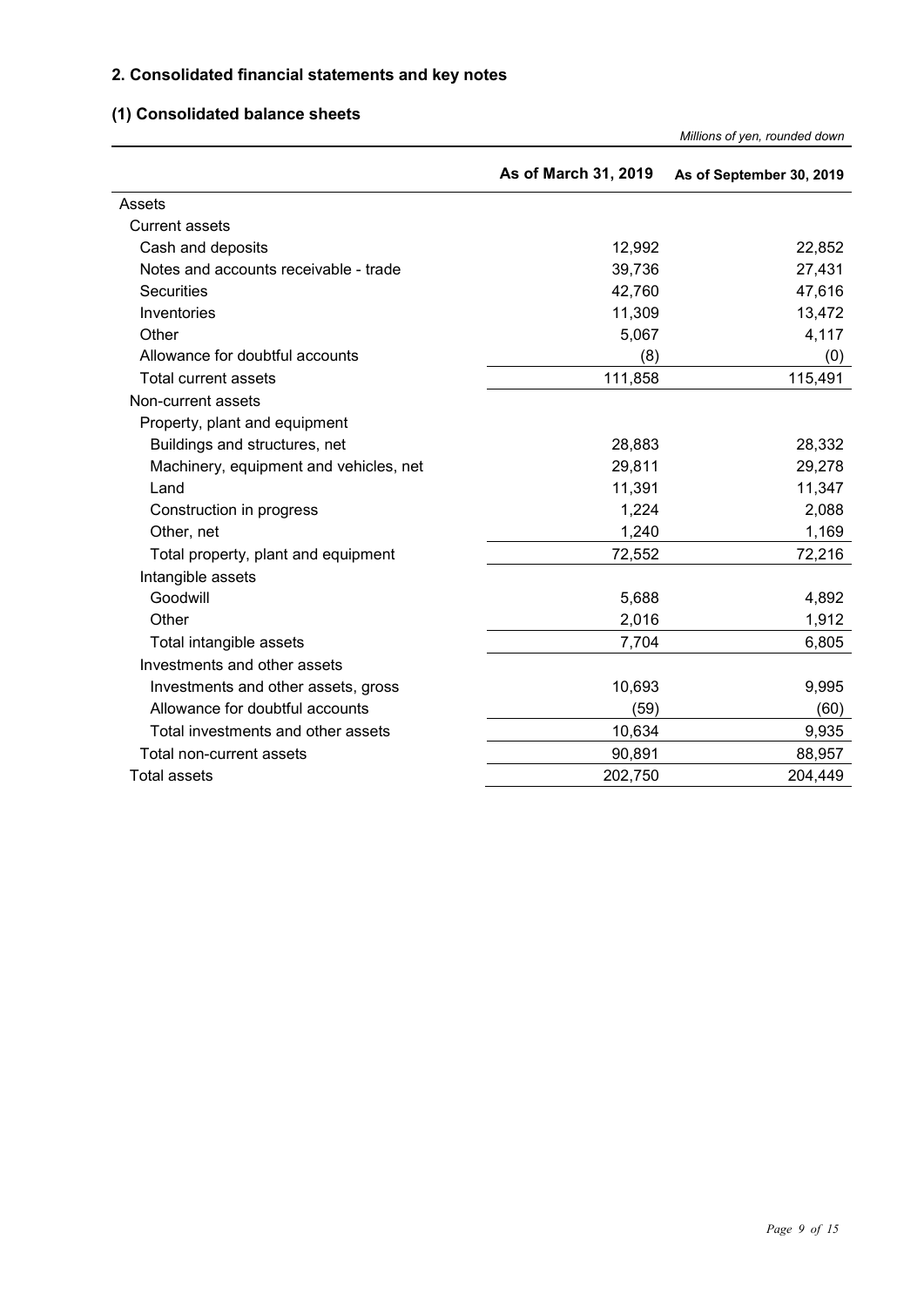|                                                            |                 | Millions of yen, rounded down |
|------------------------------------------------------------|-----------------|-------------------------------|
|                                                            | As of March 31, | As of September 30,           |
|                                                            | 2019            | 2019                          |
| Liabilities                                                |                 |                               |
| <b>Current liabilities</b>                                 |                 |                               |
| Notes and accounts payable - trade                         | 8,987           | 11,541                        |
| Short-term borrowings                                      | 1,027           | 1,036                         |
| Income taxes payable                                       | 5,478           | 3,594                         |
| Provision for bonuses                                      | 4,004           | 3,608                         |
| Provision for bonuses for directors (and other officers)   | 67              | 118                           |
| Provision for share-based remuneration                     | 35              |                               |
| Other                                                      | 14,442          | 14,456                        |
| <b>Total current liabilities</b>                           | 34,043          | 34,355                        |
| Non-current liabilities                                    |                 |                               |
| Provision for retirement benefits for directors (and other |                 |                               |
| officers)                                                  | 286             | 325                           |
| Provision for share-based remuneration for directors (and  |                 |                               |
| other officers)                                            | 92              | 130                           |
| Retirement benefit liability                               | 6,531           | 6,405                         |
| Asset retirement obligations                               | 522             | 524                           |
| Other                                                      | 783             | 804                           |
| Total non-current liabilities                              | 8,216           | 8,190                         |
| <b>Total liabilities</b>                                   | 42,260          | 42,546                        |
| Net assets                                                 |                 |                               |
| Shareholders' equity                                       |                 |                               |
| Share capital                                              | 12,044          | 12,046                        |
| Capital surplus                                            | 4,786           | 4,779                         |
| Retained earnings                                          | 137,453         | 139,845                       |
| <b>Treasury shares</b>                                     | (981)           | (933)                         |
| Total shareholders' equity                                 | 153,303         | 155,738                       |
| Accumulated other comprehensive income                     |                 |                               |
| Valuation difference on available-for-sale securities      | 467             | 396                           |
| Foreign currency translation adjustment                    | 278             | (720)                         |
| Remeasurements of defined benefit plans                    | (119)           | (149)                         |
| Total accumulated other comprehensive income               | 627             | (473)                         |
| Share acquisition rights                                   | 3               |                               |
| Non-controlling interests                                  | 6,555           | 6,638                         |
| Total net assets                                           | 160,490         | 161,903                       |
| Total liabilities and net assets                           | 202,750         | 204,449                       |
|                                                            |                 |                               |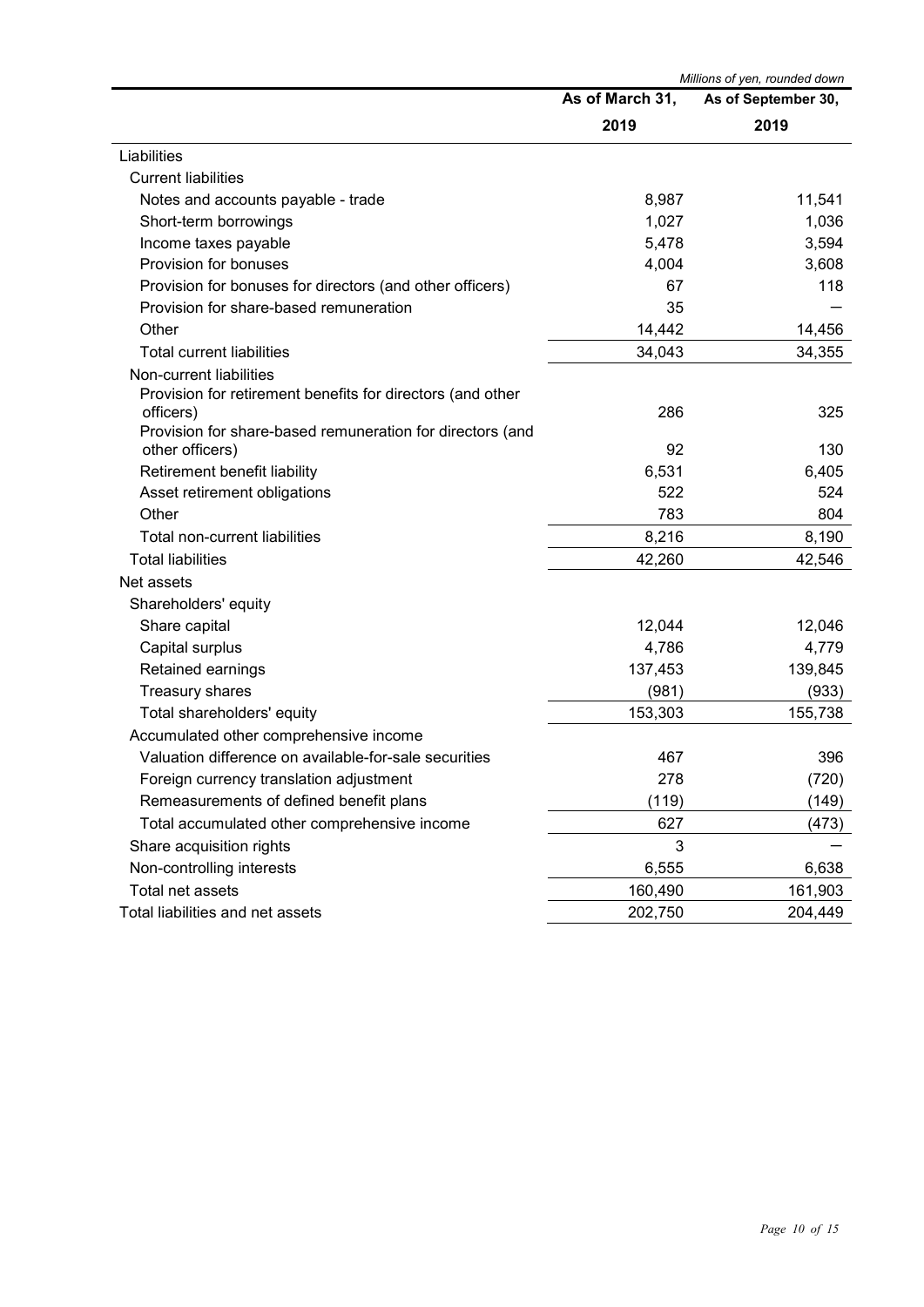#### **(2) Consolidated statements of income and comprehensive income Consolidated statements of income**

|                                                               |                    | Millions of yen, rounded down |
|---------------------------------------------------------------|--------------------|-------------------------------|
|                                                               | April 1, 2018 to   | April 1, 2019 to              |
|                                                               | September 30, 2018 | September 30 2019             |
| Net sales                                                     | 121,067            | 125,246                       |
| Cost of sales                                                 | 67,733             | 69,241                        |
| Gross profit                                                  | 53,333             | 56,005                        |
| Selling, general and administrative expenses                  | 41,592             | 42,746                        |
| Operating profit                                              | 11,740             | 13,258                        |
| Non-operating income                                          |                    |                               |
| Interest income                                               | 62                 | 69                            |
| Dividend income                                               | 20                 | 21                            |
| Share of profit of entities accounted for using equity method | 0                  | 26                            |
| Foreign exchange gains                                        | 822                |                               |
| Other                                                         | 129                | 202                           |
| Total non-operating income                                    | 1,035              | 319                           |
| Non-operating expenses                                        |                    |                               |
| Interest expenses                                             | 35                 | 62                            |
| Foreign exchange losses                                       |                    | 544                           |
| Depreciation                                                  | 46                 | 61                            |
| Loss on valuation of inventories                              | 79                 |                               |
| Other                                                         | 54                 | 89                            |
| Total non-operating expenses                                  | 216                | 758                           |
| Ordinary profit                                               | 12,560             | 12,819                        |
| Extraordinary income                                          |                    |                               |
| Gain on sales of non-current assets                           | 21                 | 6                             |
| Gain on sales of investment securities                        | 33                 | 1                             |
| Subsidies income                                              |                    | 170                           |
| Gain on sales of shares of subsidiaries and associates        | 2,378              |                               |
| Gain on liquidation of business                               | 488                |                               |
| Other                                                         |                    | 3                             |
| Total extraordinary income                                    | 2,922              | 182                           |
| <b>Extraordinary losses</b>                                   |                    |                               |
| Loss on sales of non-current assets                           | 3                  | 0                             |
| Loss on retirement of non-current assets                      | 106                | 105                           |
| Loss on store closings                                        |                    | 136                           |
| Impairment loss                                               | 813                |                               |
| Retirement benefits for directors                             | 350                |                               |
| Loss on sales of shares of subsidiaries and associates        | 24                 |                               |
| Other                                                         | 2                  | 1                             |
| Total extraordinary losses                                    | 1,301              | 243                           |
| Profit before income taxes                                    | 14,181             | 12,757                        |
| Income taxes - current                                        | 4,322              | 3,191                         |
| Income taxes - deferred                                       | 182                | 674                           |
| Total income taxes                                            | 4,505              | 3,866                         |
| Profit                                                        | 9,675              | 8,891                         |
| Profit attributable to non-controlling interests              | 47                 | 70                            |
| Profit attributable to owners of parent                       | 9,628              | 8,820                         |
|                                                               |                    |                               |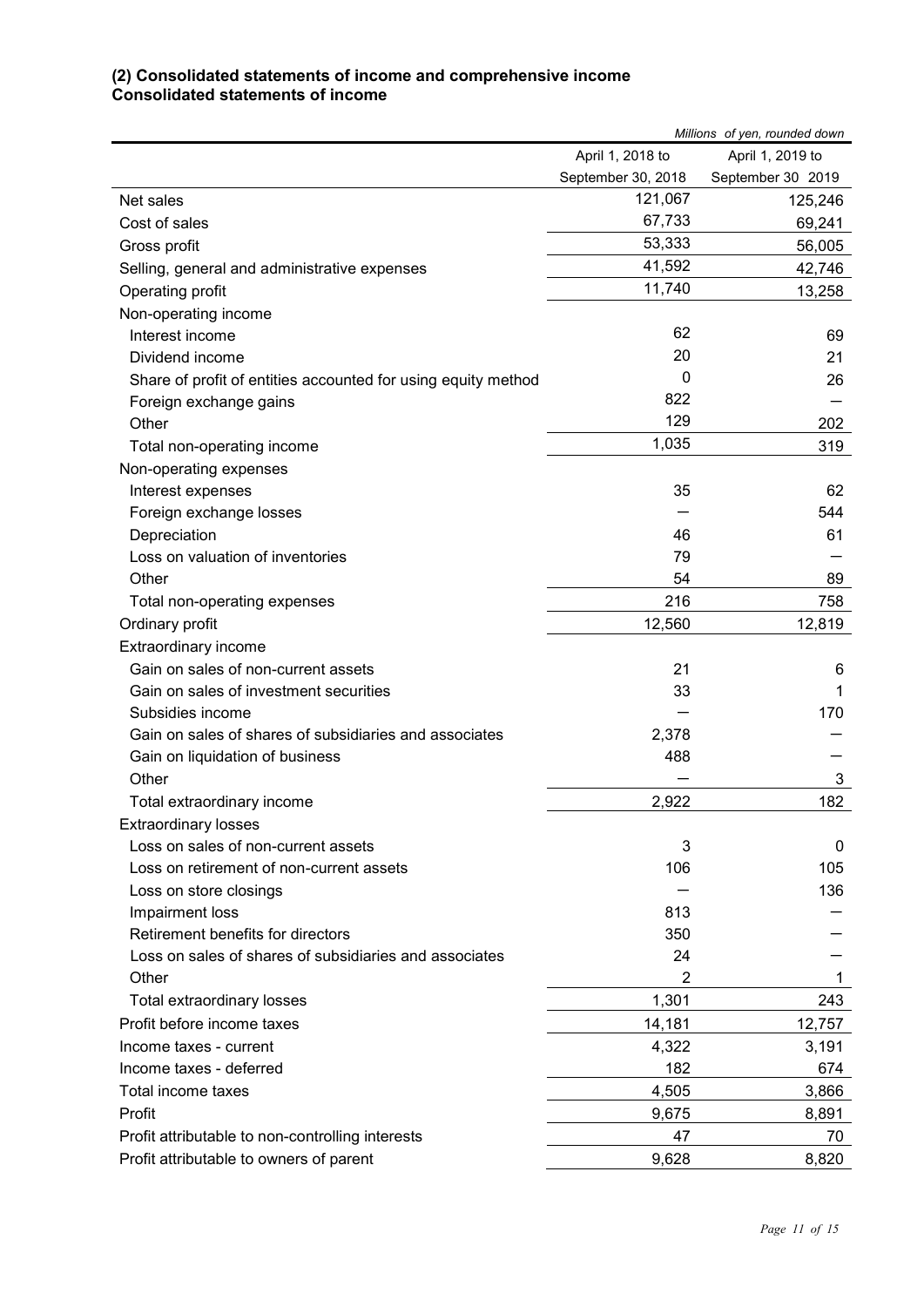#### **Consolidated statements of comprehensive income**

|                                                       |                    | Millions of yen, rounded down |
|-------------------------------------------------------|--------------------|-------------------------------|
|                                                       | April 1, 2018 to   | April 1, 2019 to              |
|                                                       | September 30, 2018 | September 30, 2019            |
| Profit                                                | 9.675              | 8,891                         |
| Other comprehensive income                            |                    |                               |
| Valuation difference on available-for-sale securities | 32                 | (71)                          |
| Foreign currency translation adjustment               | 736                | (1,307)                       |
| Remeasurements of defined benefit plans, net of tax   | 119                | (30)                          |
| Total other comprehensive income                      | 887                | (1,409)                       |
| Comprehensive income                                  | 10,563             | 7,481                         |
| Comprehensive income attributable to                  |                    |                               |
| Owners of parent                                      | 10,350             | 7,719                         |
| Non-controlling interests                             | 213                | (237)                         |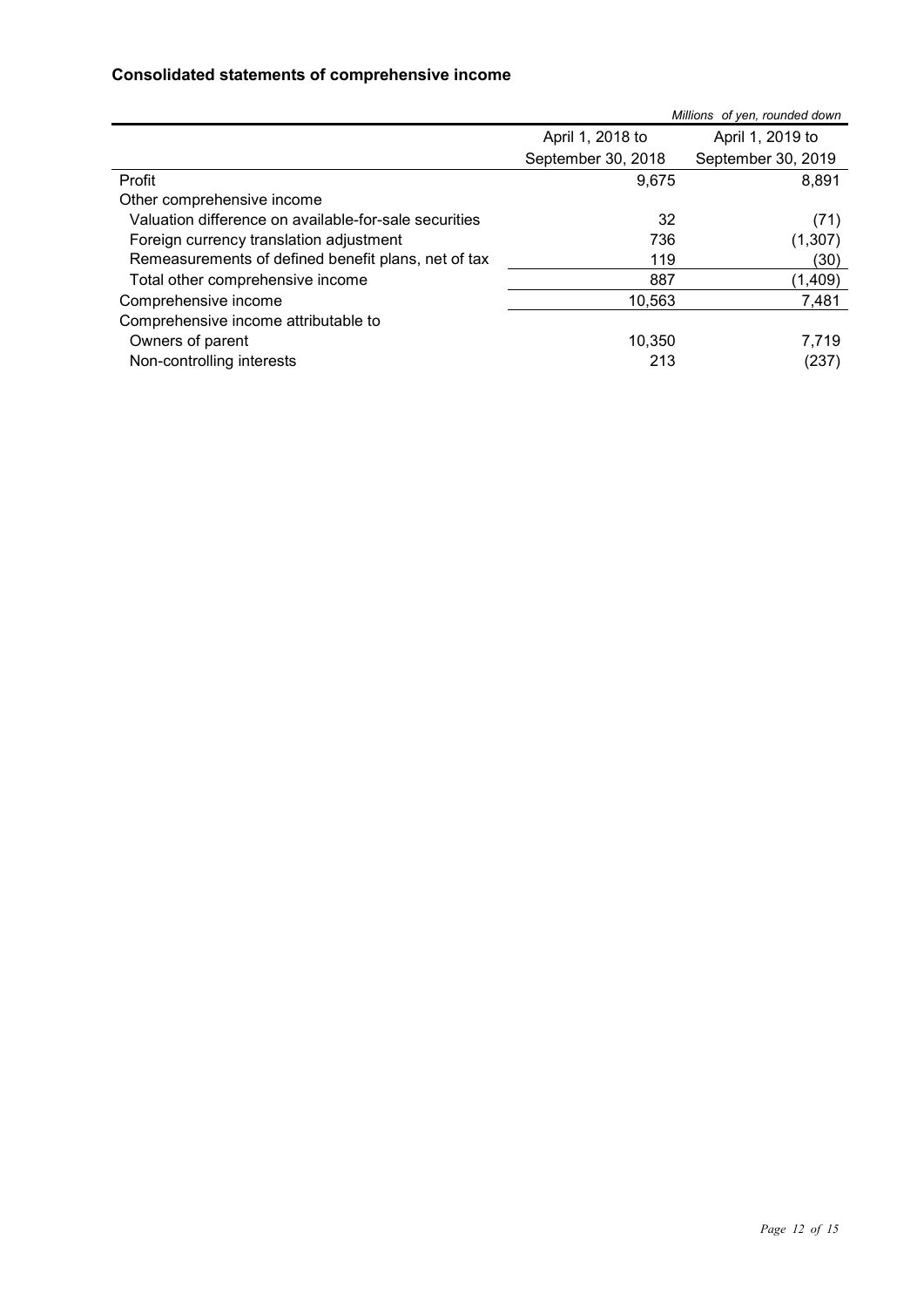#### **(3) Consolidated statements of cash flows**

*Millions of yen, rounded down*

|                                                                                                | April 1, 2018 to   | April 1, 2019 to   |
|------------------------------------------------------------------------------------------------|--------------------|--------------------|
|                                                                                                | September 30, 2018 | September 30, 2019 |
| Cash flows from operating activities                                                           |                    |                    |
| Profit before income taxes                                                                     | 14,181             | 12,757             |
| Depreciation                                                                                   | 3,871              | 4,060              |
| Impairment loss                                                                                | 813                |                    |
| Amortization of goodwill                                                                       | 283                | 331                |
| Increase (decrease) in allowance for doubtful accounts                                         | (2)                | (6)                |
| Increase (decrease) in provision for bonuses                                                   | (421)              | (395)              |
| Increase (decrease) in provision for bonuses for directors<br>(and other officers)             | (33)               | 53                 |
| Increase (decrease)<br>provision<br>for<br>share-based<br>in<br>remuneration                   | (2)                | 5                  |
| (decrease)<br>provision<br>for<br>share-based<br>Increase<br>in<br>remuneration for directors  |                    | 45                 |
| Increase (decrease) in retirement benefit liability                                            | (76)               | (205)              |
| Decrease (increase) in retirement benefit asset                                                | 14                 | 12                 |
| Increase (decrease) in provision for retirement benefits for<br>directors (and other officers) | (154)              | 38                 |
| Interest and dividend income                                                                   | (82)               | (91)               |
| Interest expenses                                                                              | 35                 | 62                 |
| Foreign exchange losses (gains)                                                                | (737)              | 397                |
| Subsidies income                                                                               |                    | (170)              |
| Gain on liquidation of business                                                                | (488)              |                    |
| Share of loss (profit) of entities accounted for using equity<br>method                        | (0)                | (26)               |
| Loss (gain) on sales of investment securities                                                  | (2, 387)           | (1)                |
| Loss (gain) on sales of non-current assets                                                     | (17)               | (6)                |
| Loss on retirement of non-current assets                                                       | 106                | 105                |
| Decrease (increase) in trade receivables                                                       | 2,401              | 11,973             |
| Decrease (increase) in inventories                                                             | (2,643)            | (2,306)            |
| Increase (decrease) in trade payables                                                          | 2,196              | 2,749              |
| Increase (decrease) in accounts payable - other                                                | (1, 377)           | (785)              |
| Other, net                                                                                     | 1,700              | 1,584              |
| Subtotal                                                                                       | 17,178             | 30,183             |
| Interest and dividends received                                                                | 60                 | 89                 |
| Interest paid                                                                                  | (36)               | (60)               |
| Income taxes paid                                                                              | (4,918)            | (5,057)            |
| Net cash provided by (used in) operating activities                                            | 12,283             | 25,154             |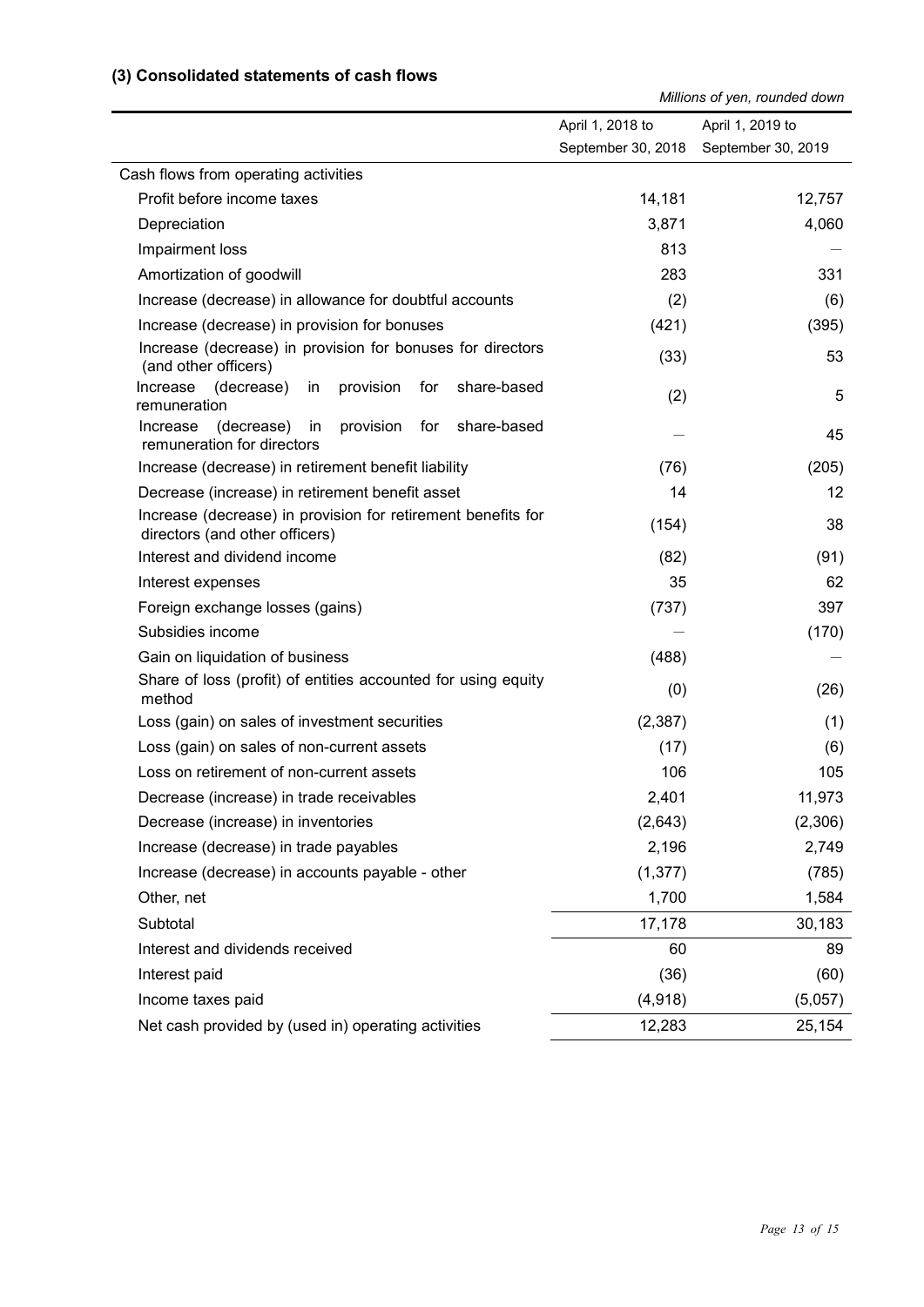|                                                             | Millions of yen, rounded down |                    |
|-------------------------------------------------------------|-------------------------------|--------------------|
|                                                             | April 1, 2018 to              | April 1, 2019 to   |
|                                                             | September 30, 2018            | September 30, 2019 |
| Cash flows from investing activities                        |                               |                    |
| Purchase of property, plant and equipment                   | (6,017)                       | (3,832)            |
| Proceeds from sales of property, plant and equipment        | 31                            | 16                 |
| Purchase of intangible assets                               | (279)                         | (305)              |
| Proceeds from sales of intangible assets                    | 0                             |                    |
| Purchase of securities                                      | (16, 832)                     | (34, 824)          |
| Proceeds from redemption of securities                      | 4,000                         | 28,441             |
| Purchase of investment securities                           | (7)                           | (8)                |
| Proceeds from sales of investment securities                | 47                            | 5                  |
| Loan advances                                               | (920)                         | (700)              |
| Collection of loans receivable                              | 2,378                         | 800                |
| Payments into time deposits                                 |                               | (944)              |
| Proceeds from withdrawal of time deposits                   | 266                           | 623                |
| Payments of guarantee deposits                              | (45)                          | (54)               |
| Proceeds from refund of guarantee deposits                  | 38                            | 45                 |
| Payments for sales of shares of subsidiaries resulting in   | (823)                         |                    |
| change in scope of consolidation                            |                               |                    |
| Proceeds from sales of shares of subsidiaries resulting in  | 3,169                         |                    |
| change in scope of consolidation                            |                               |                    |
| Proceeds from subsidy income                                |                               | 170                |
| Other, net                                                  | 393                           | (1)                |
| Net cash provided by (used in) investing activities         | (14,600)                      | (10, 567)          |
| Cash flows from financing activities                        |                               |                    |
| Net increase (decrease) in short-term borrowings            | 4,241                         | 38                 |
| Purchase of treasury shares                                 |                               | (0)                |
| Proceeds from exercise of employee share options            | 16                            | 3                  |
| Proceeds from share issuance to non-controlling             |                               | 323                |
| shareholders                                                |                               |                    |
| Dividends paid                                              | (5,616)                       | (6, 422)           |
| Dividends paid to non-controlling interests                 | (10)                          | (11)               |
| Repayments of lease obligations                             | (53)                          | (55)               |
| Net cash provided by (used in) financing activities         | (1, 421)                      | (6, 125)           |
| Effect of exchange rate change on cash and cash equivalents | 266                           | (308)              |
| Net increase (decrease) in cash and cash equivalents        | (3, 471)                      | 8,153              |
| Cash and cash equivalents at beginning of period            | 42,195                        | 35,425             |
| Cash and cash equivalents at end of period                  | 38,723                        | 43,579             |